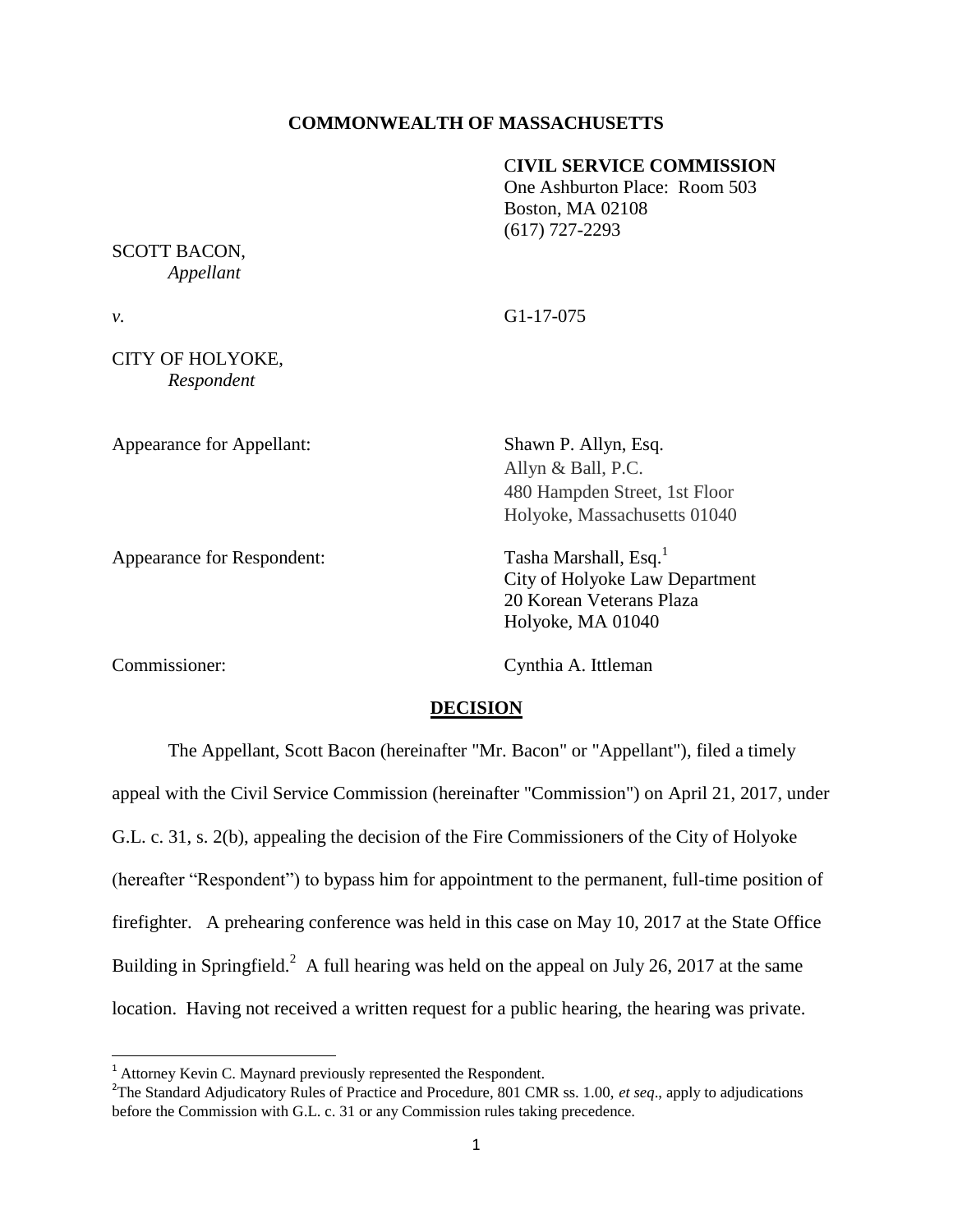The hearing was digitally recorded and copies of the recording were sent to the parties.<sup>3</sup> All witnesses, with the exception of the Appellant, were sequestered. After the hearing, the Appellant asked to call additional witnesses, add exhibits and opposed the documents submitted in response to my order at the hearing. A ruling on August 22, 2017 denied the request for additional testimony and admitted the parties' post-hearing documents. The Appellant noted his opposition to the ruling. For the reasons stated herein, the appeal is denied.

# **FINDINGS OF FACT:**

Twenty-two (22) Exhibits were entered into evidence at the hearing.<sup>4</sup> Based on the

exhibits and the testimony of the following witnesses:

# *Called by the Appointing Authority:*

- John Pond, Chief, Holyoke Fire Department (HFD)
- Michael Boucher, Lieutenant, Professional Standards Division, HFD

# *Called by the Appellant:*

l

Scott Bacon (Appellant)

 $3$ If there is a judicial appeal of this decision, the plaintiff in the judicial appeal would be obligated to supply the court with a transcript of this hearing to the extent that he/she wishes to challenge the decision as unsupported by the substantial evidence, arbitrary and capricious, or an abuse of discretion. In such cases, this CD should be used by the plaintiff in the judicial appeal to transcribe the recording into a written transcript.

<sup>4</sup>The exhibits entered into the record at the hearing include Respondent's Exhibits (R.Ex.) 1 through 13 and Appellant's Exhibits (A.Ex.-) 1 through 9. In response to my order at the hearing, the Respondent produced posthearing the partial applications of the selected candidates (using the candidates' initials); the applications of the candidates (using candidates' initials) who bypassed the Appellant; the investigation reports of the candidates (using candidates' initials) who bypassed the Appellant; a letter from Fire Commissioner Joshua Garcia dated August 23, 2017; the minutes of the Jan. 25, 2017 Board of Fire Commission meeting; an August 1, 2017 statement of a civilian member of the HFD; an affidavit of Personnel Director Kimberly Counter; and a Dec. 20, 2016 email exchange between the civilian HFD employee and a then-Assistant Solicitor (all cited as R.PH.Ex.-). I give limited weight to written statements submitted post-hearing by people who did not testify at the hearing. Post-hearing, the Appellant requested and was allowed (without objection) to submit two (2) screenshots allegedly of Lt. Boucher's Instagram account and profile, a screen shot allegedly pertaining to a fundraiser for a member of the Appellant's family, and a screen shot allegedly from Mayor Morse's Facebook account (cited as A.PH.Ex.-). The Appellant reported that he had filed a complaint at the State Ethics Commission regarding the Respondent's actions regarding his bypass. The complaint is not included in the record as Appellant's counsel expressed some concern about whether it constitutes a public record. However, on representation of counsel, I have no reason to doubt that the Appellant filed such a complaint. As with all evidence, the material included in the record post-hearing is given the weight it is due based on its reliability.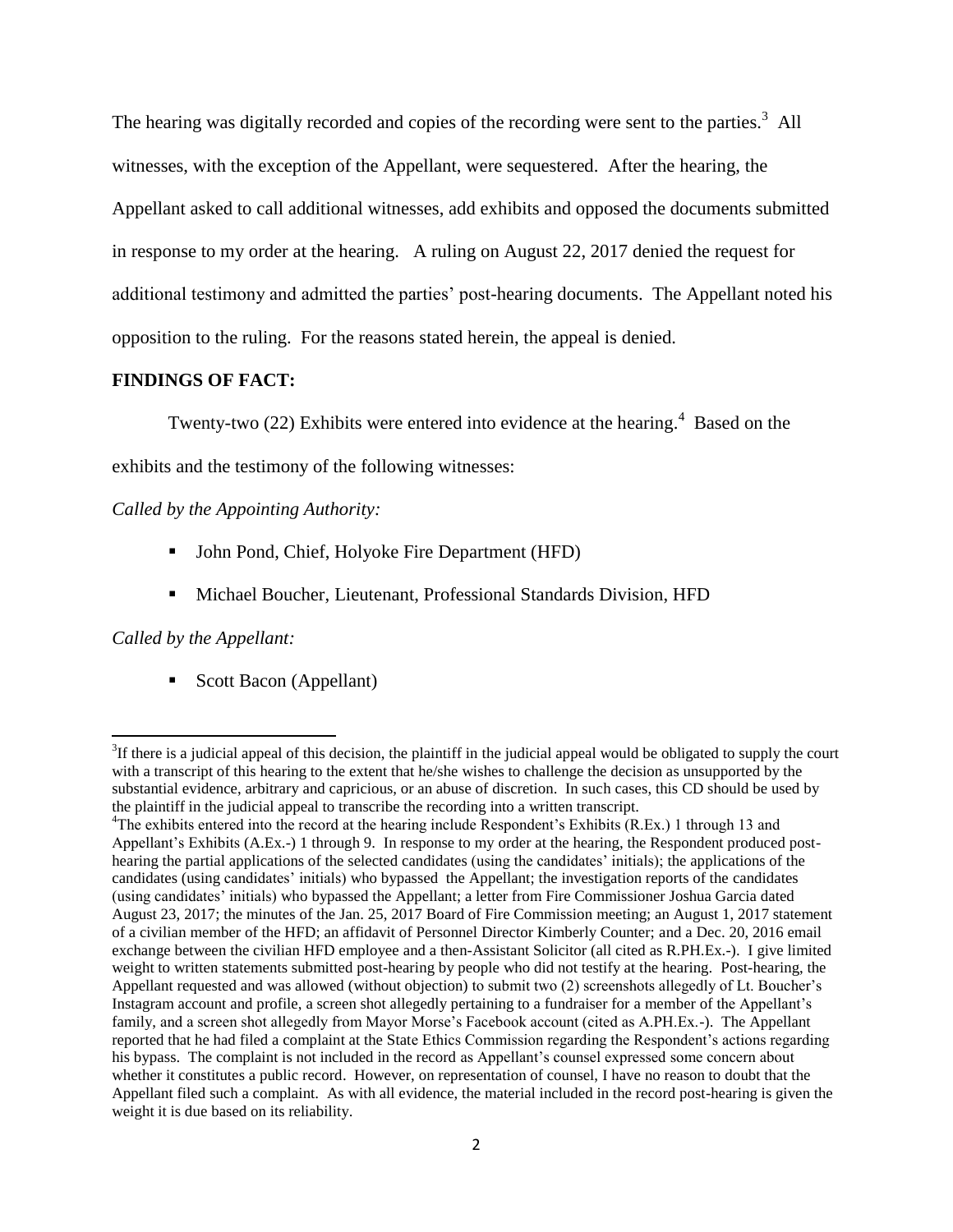and taking administrative notice of all matters filed in the case; stipulations<sup>5</sup>; pertinent statutes, case law, regulations, rules, and policies; and reasonable inferences from the credible evidence; a preponderance of the evidence establishes the following facts:

- 1. At the time of the Commission hearing, the Appellant was forty-eight (48) years old.  $6\overline{ }$ (Testimony of Appellant) He took and passed the firefighter exam on April 16, 2016. He submitted a Residency Preference form for the examination, claiming residency in the City of Holyoke. (R.Ex. 2) The one (1)-year residency period required for residency preference for the 2016 firefighter exam was April 16, 2015 to April 16, 2016. (R.Ex. 10; *see* G.L. c. 31, s. 58)
- 2. The Appellant was born and raised in Holyoke. In or about 2014, he lived in Belchertown, where his child lives, and he shared custody with his ex-wife. In or about 2015, the Appellant was dating Ms. D, who lived in Longmeadow where her child attended school. (Testimony of Appellant) In April 2015, the Appellant's credit report indicated that he lived in Longmeadow at Ms. D's address. (R.Exs. 5 and 7 (p. 2) At various times in 2015 and 2016, the Appellant lived in Holyoke, he asserted, for financial reasons, to live with his sister, her husband and their three (3) children. The Appellant did not pay rent at his sister's home but he asserted that he paid for utilities, although the

 $\overline{a}$ 

 $<sup>5</sup>$  At the prehearing conference in this case, the parties stipulated to certain facts. (Administrative Notice) In</sup> addition, the parties presented another stipulation at the full hearing. Specifically, Fire Commissioner Joshua Garcia was going to testify at the hearing but, during the hearing, he informed Respondent's counsel that a personal matter arose and he would not be able to testify. The parties stipulated that if Mr. Garcia had testified, he would indicate that the Fire Commission did not ask the Appellant about alleged omissions in filling out the application (regarding questions 26, 27, 28, 72 and 76), that references to such alleged omissions in the bypass letter would not suffice, on their own, as reasons to bypass the Appellant, that the Fire Commission did ask the Appellant about his residence in the one (1) year prior to the 2016 exam, and that they were informed that the Appellant had already provided his vehicle registration and voter registration in this regard to the HFD. (Digital Recording of Full Hearing at 2 hours, 50 minutes)

 $6$  I take administrative notice that Holyoke is a civil service community that currently has no upper age limit for entry-level firefighters. (*See* [https://www.mass.gov/service-details/civil-service-fire-departments;](https://www.mass.gov/service-details/civil-service-fire-departments) and [https://www.mass.gov/service-details/age-requirements-for-entry-level-public-safety-positions\)](https://www.mass.gov/service-details/age-requirements-for-entry-level-public-safety-positions)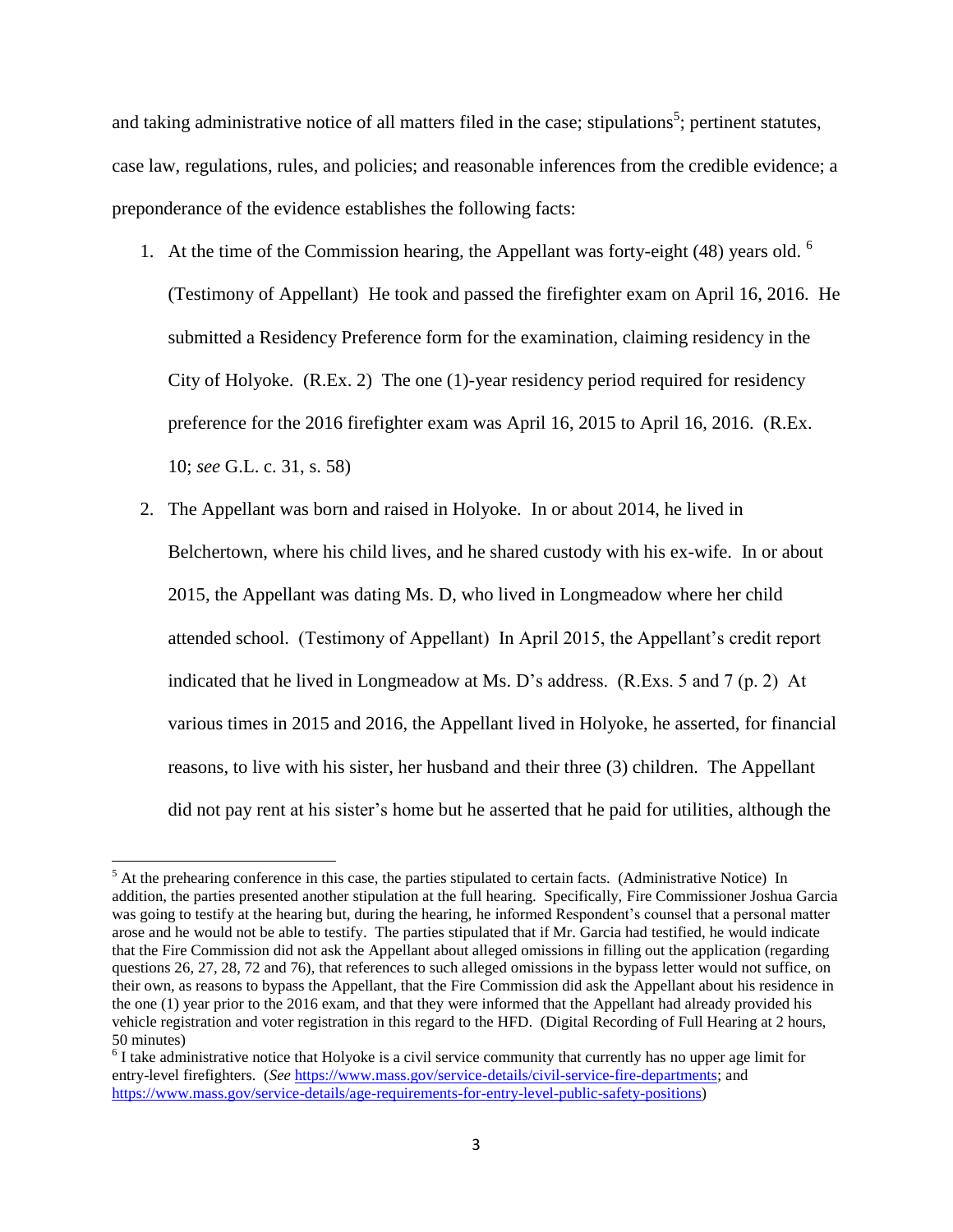utility bills are in the Appellant's sister's name, and that he performed maintenance but there was no documentation that the Appellant paid such bills or performed maintenance there. In or about the summer of 2015, the Appellant's sister became ill and the Appellant helped take care of her children. Ms. D and the Appellant were married in November 2015. (Testimony of Appellant; R.Exs. 3 and 4; Administrative Notice)

- 3. On December 12, 2016, the state's Human Resources Division (HRD) established a list of eligible candidates who passed the firefighter exam. On the same date, HRD established certification No. 04132 to fill ten (10) firefighter vacancies in Holyoke. HRD notified candidates on this Certification to indicate their interest in employment at the HFD on or before December 19, 2016 by signing the Certification. The Appellant's name was placed on the eligible list, ranked seventh (in a tie) as a non-veteran with residency preference in Holyoke. He signed the Certification. (R.Exs. 1 and 12) All of the candidates who signed the Certification had claimed Holyoke preferences when they took the examination. (Testimony of Pond; R.Ex. 1)
- 4. On or about December 17, 2016, the Appellant submitted an application for employment as a Holyoke Firefighter.<sup>7</sup> (R.Ex. 3)
- 5. The first page of the application includes instructions stating, in part, "deliberate misstatements or omissions can and often will result in your application being rejected." (R.Ex. 3) Each page of the application must be initialed to indicate that the applicant has "provided complete and accurate information." (Id.) Section 11 further instructs

l

The application form requests, among other things, the candidates' record of driving citations. Candidates referenced herein generally did not provide responses. Further, I note that the background investigation checklist that the HFD investigators use included a section regarding the candidates' driving records but that the two (2) HFD investigators checked off that the driving records were "negative" (meaning, apparently, that there was nothing of concern therein) and did not list "any significant items" on the checklist in the space provided regarding the candidates' driving records. (*See* R.PH.Exs. – Applications and Investigation reports)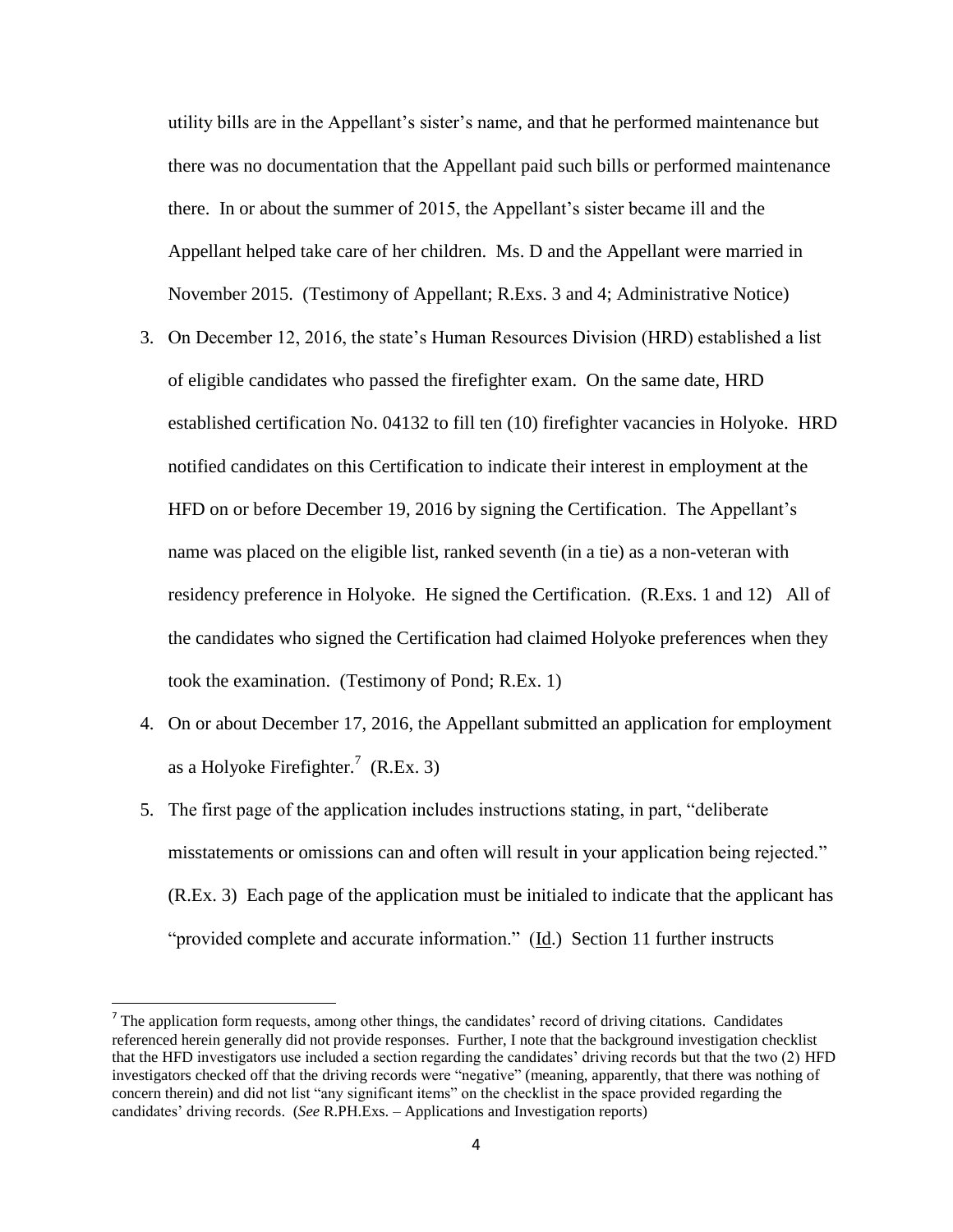applicants to certify that they have personally completed and initialed each page and certify that "all statements made are true and complete to the best of my knowledge and belief" and that "any misstatement of material fact may subject me to disqualification; or, if I have been appointed, may disqualify me from continued employment." (Id.)

- 6. The Appellant completed section 2 of the application, which asks for certain contact information for immediate family relatives. In response, the Appellant identified his spouse as Ms. D, writing that her address was the same address in Holyoke as the address of the Appellant, who was living with his sister and her family. (R.Ex. 3)
- 7. Beginning in December 2016, Lt. Michael Boucher, in the HFD Professional Standards Division (PSD), conducted a background investigation of the Appellant. (R.Exs.  $4-8$ ) Previously, a civilian member of the HFD would call candidates' references and check their residences for background checks. However, because of prior candidate residency problems, the HFD changed its process so that during this hiring cycle, uniformed members of the HFD Professional Standards Division began conducting the background checks using the process used by the Holyoke Police Department (HPD). (Testimony of Pond)
- 8. As part of this investigation, Lt. Boucher kept a "Background Investigation checklist" form, which contained fields to document the dates that information in the application was verified, for example, by completing reference checks, completing records checks, dates of examinations, home visits, other actions to verify information, and conducting a discretionary interview to address discrepancies as appropriate. (R.Ex. 8; Testimony of Boucher)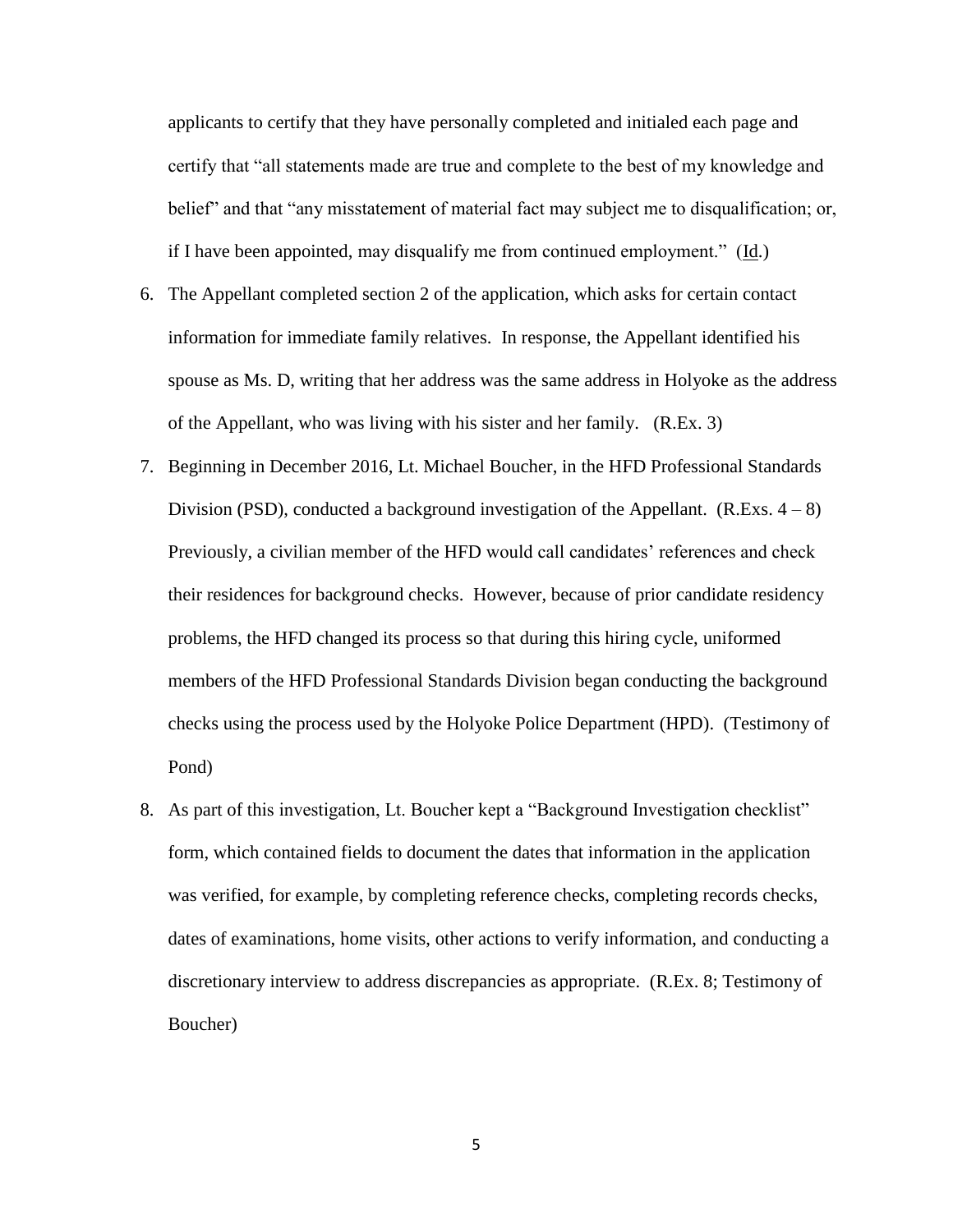- 9. On December 22, 2016, Lt. Boucher sent correspondence to the Appellant's personal, employment and landlord references requesting that the references complete the pertinent verification or reference form. (R.Ex. 8; Testimony of Boucher) The landlord verification reference form does not include an attestation, it is not signed under pains of penalty and it does not require notarization. (Administrative Notice) The Appellant's sister received a landlord verification form, filled it in, signed it and submitted it to the HFD. (R.Ex. 4)
- 10. On or about January 11, 2017, Lt. Boucher obtained the Appellant's credit report, which reported the Appellant's residence at Ms. D's address in Longmeadow as of April, 2015. (R.Ex. 7; Testimony of Boucher))
- 11. Also on or about January 11, 2017, Lt. Boucher obtained a copy of a Property Card from the Town of Longmeadow, which indicated that Ms. D is the owner of the property at the Longmeadow address in the Appellant's credit report and she purchased the property in 2010. (R.Ex. 5)
- 12. On January 14 and 15, 2017, at different times of day, Lt. Boucher attempted to visit the Appellant at the Holyoke address listed in the Appellant's application. At the first visit, Lt. Boucher spoke to the Appellant's brother-in-law, who said that the Appellant was at work. At the second visit, no one was there. (R.Ex. 8; Testimony of Appellant and Boucher)<sup>8</sup>

<sup>&</sup>lt;sup>8</sup> Lt. Boucher's background investigation report asserts that at one of the visits to the Holyoke residence, he encountered a neighbor who stated that the Appellant did not live in his sister's house. However, the Appellant alleged that this neighbor was someone who was biased against him. As no further evidence was offered regarding the neighbor, I do not rely on his reported statement.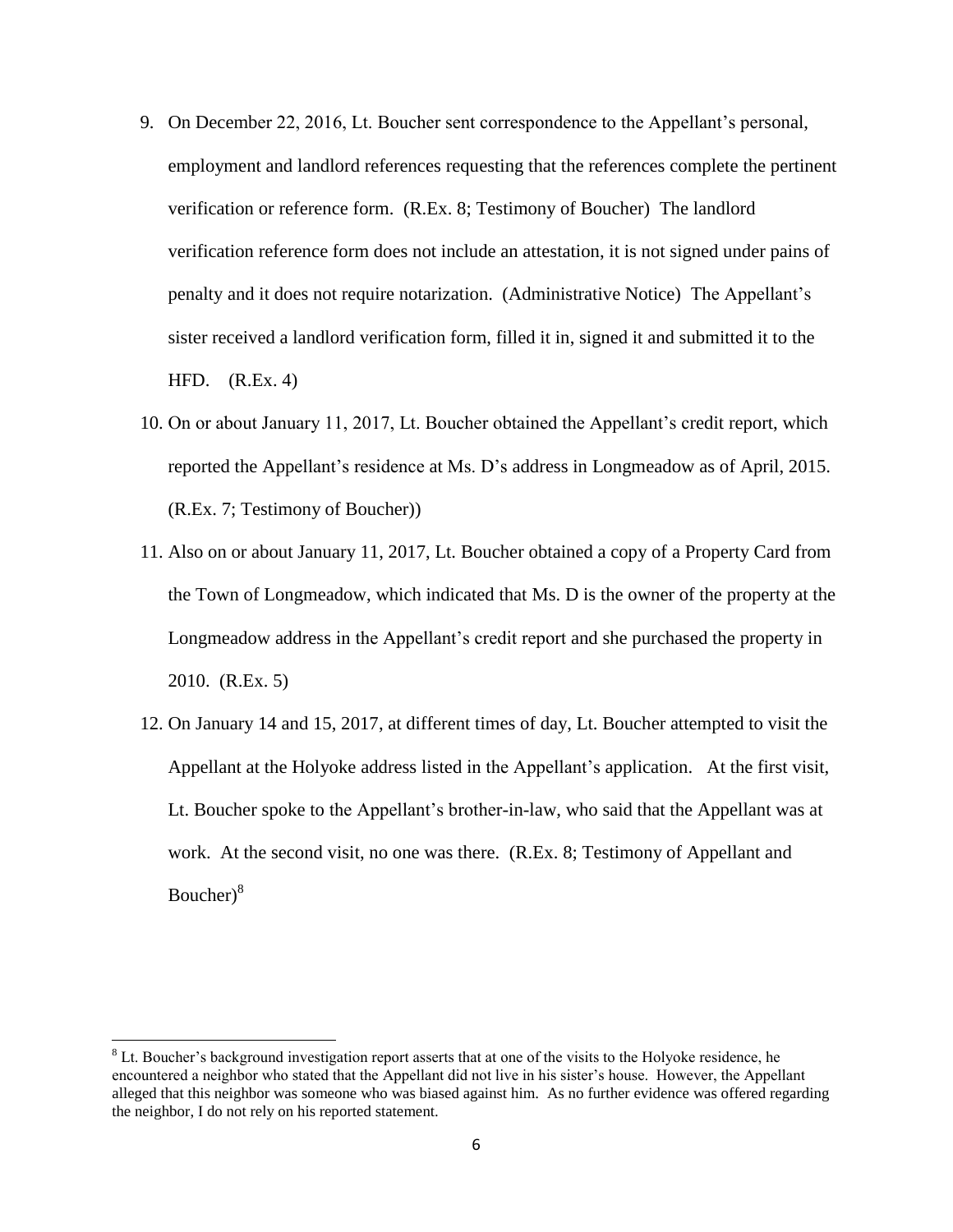- 13. During Lt. Boucher's background investigation of the Appellant, he also checked the Appellant's address in the online "White Pages", which indicated that the Appellant resides in Longmeadow. (Testimony of Boucher)
- 14. On January 17, 2017, Lt. Boucher conducted an interview with the Appellant to clarify his residency during the residency period, asking the Appellant for residency proof, such as documents of a mortgage, a lease, or a utility bill, which the Appellant did not provide. (R.Ex. 8; Testimony of Boucher) The Appellant provided his motor vehicle registration but it states only that the car was registered in Holyoke (no street name and number is visible on the registration) and that his registration was not effective until November 1, 2016, which is six (6) months after the 2016 firefighter exam and too late to support a claim of residency preference in Holyoke between April 2015 and April 2016. The Appellant also provided his voter registration information, which indicates, in part, that in 2014, the Appellant was registered to vote in Belchertown; on February 10, 2016, just a few months after he married Ms. D in November 2015, the Appellant switched his voter registration from Belchertown to his wife's home address in Longmeadow; and, two (2) months later, on April 13, 2016 (three (3) days prior to the 2016 firefighter exam), the Appellant changed his voter registration address from his wife's Longmeadow address to his sister's Holyoke address. (Testimony of Appellant; A.Ex. 3; R.Ex. 6)
- 15. On January 22, 2017, Lt. Boucher completed a Background Investigation Report (Report) indicating, in part, that the Appellant's claimed residency preference status could not be verified. (R.Ex. 8; Testimony of Boucher) Lt. Boucher also wrote, in part,

When mr. (sic) Bacon was givien (sic) the opportunity to explain the discrepancy (sic) … [he] stated he and his family lives (sic) with his sister at the [Holyoke] address provided but his wife wants to keep the house in Longmeadow so the kids (sic) can stay in school there. If he is hired they will sell the house, if not they will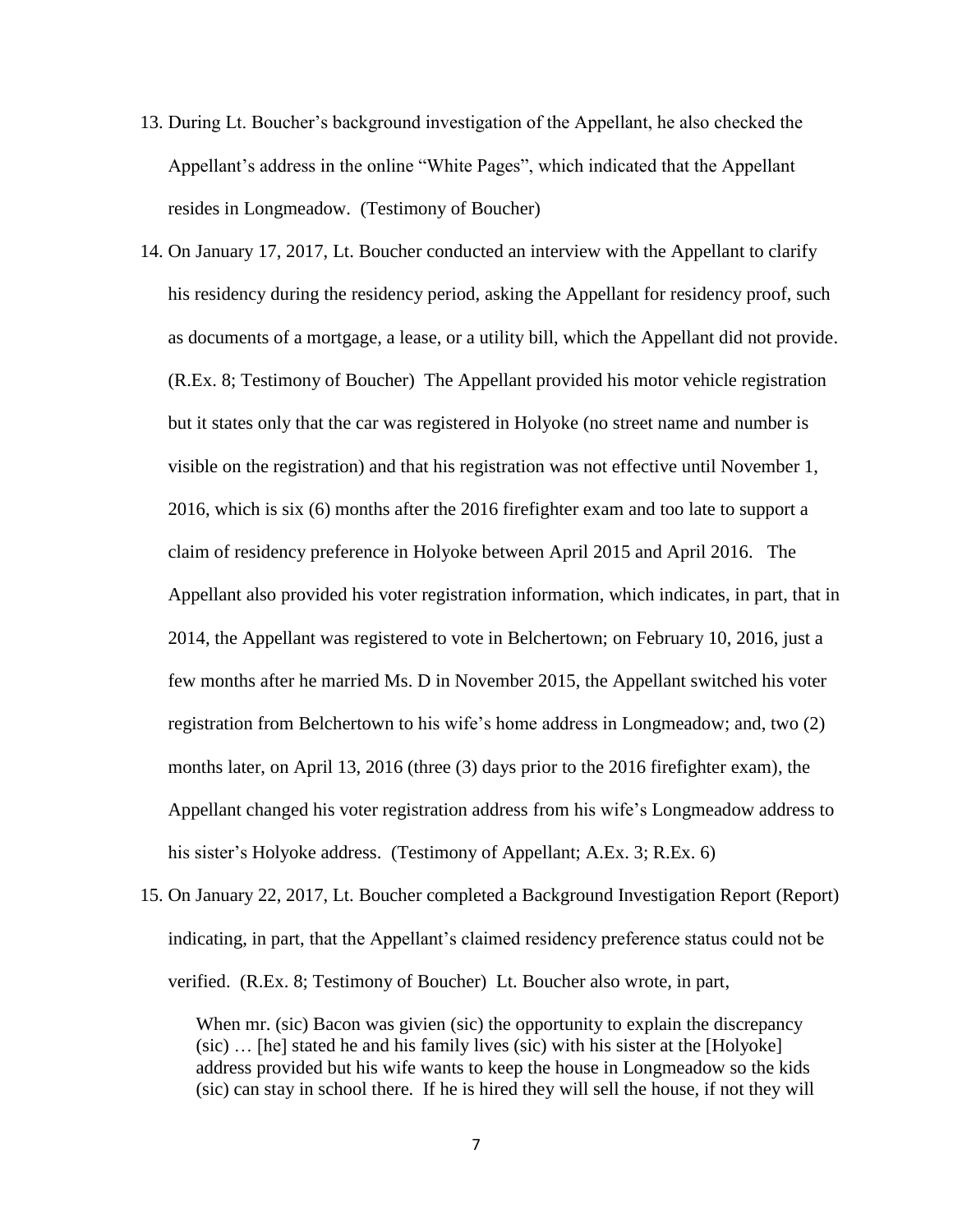move back there. When asked who lives in the Holyoke address with him he stated his brother in law (sic), sister, and their 3 children, himself, his wife and her son ... (R.Ex. 8)

- 16. In Holyoke, a three (3)-member Board of Fire Commissioners (Board) is responsible for appointing firefighters. (Testimony of Pond) On January 25, 2017, the Board was scheduled to conduct interviews of the candidates, including the Appellant. At that meeting, Fire Commissioner Garcia stated for the record that one (1) candidate was related to a civilian member of the HFD, adding that the civilian employee would not, and did not participate in her relative's interview; instead, someone else would take the appropriate notes during her relative's interview. The civilian employee took notes during the other candidates' interviews. (R.PH.Ex. – Fire Commission minutes) At the Appellant's Board interview, the Board asked about his residence, requesting his voter registration and motor vehicle registration, which the Appellant had already given to Lt. Boucher. (Stipulation) After the interviews, the Fire Commission voted to hire ten  $(10)^9$ candidates, three (3) of whom were ranked above the Appellant on the Certification, seven (7) of whom were ranked below the Appellant. The Fire Commission also voted to bypass six (6) of the candidates. Of the six (6) candidates who were not selected, three (3) of them (including the Appellant) were not selected because their residency between April 2015 and April 2016 had not been verified. (Id.; R.PH.Ex. – Investigations)
- 17. Of the ten (10) candidates who were selected, four (4) are related to other City of Holyoke employees; three (3) of the four (4) selected candidates who are related to other City of Holyoke employees bypassed the Appellant. Family members of three (3) of the four (4) selected candidates work at HFD. The family relation of the fourth of such

 $9$  One (1) of the ten (10) selected candidates who bypassed the Appellant apparently declined the employment offer and the Respondent subsequently selected another candidate who also bypassed the Appellant. (August 23, 2017 email)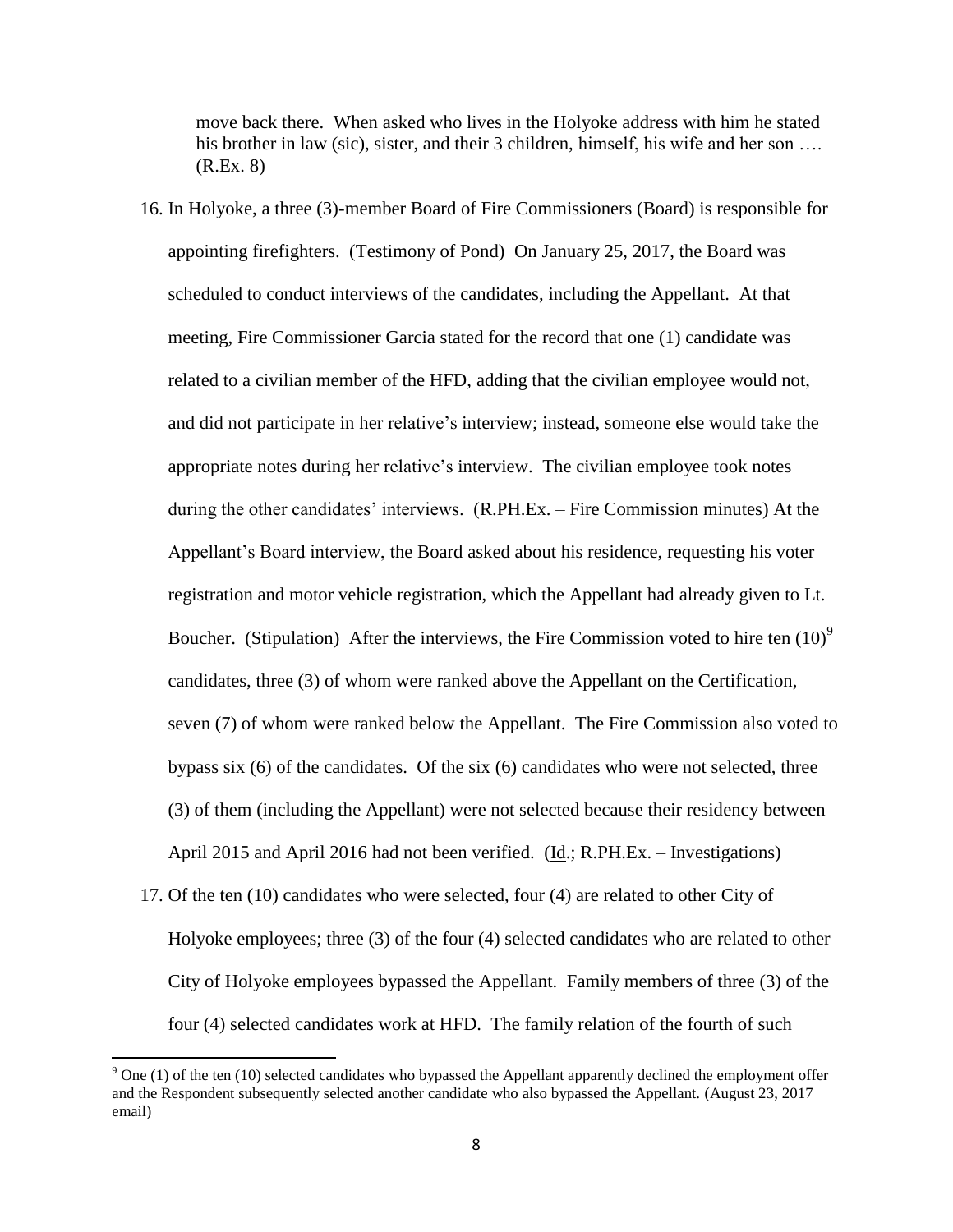candidates is a member of the Holyoke Police Department. (R.PH.Ex. – Affidavit of

Acting Personnel Director<sup>10</sup>; R.Ex. 1) There is no evidence in the record that members

of the HFD who are related to two (2) of the selected candidates were involved in the

selection process, nor is there any indication in the record that the selected candidate

related to a member of the HPD attempted to influence the selection process.

18. By letter dated February 8, 2017, Christopher Hopewell, Chairman of the Board of Fire

Commissioners, wrote to HRD, in part,

… Mr. Bacon's background investigation revealed that he has … claimed the merit (sic) preference status for Holyoke residency …Further investigation … indicates that he resided with his wife at [address redacted] in Longmeadow … during the year preceding the examination date. Specifically, Mr. Bacon's credit report shows that he lived in Belchertown Ma and then moved to Longmeadow, Ma (sic). Additionally, Mr. Bacon's voter registration records indicate that he changed his residence from Belchertown to [address redacted] Longmeadow, MA in 2015 …

On Tuesday, January 17, 2017,, (sic) the investigators met with Mr. Bacon and provided him the opportunity to address the discrepancy in his residency. Mr. Bacon stated he had been living with his sister for a period of two (2) years directly moving from Belchertow,(sic), Ma to the [redacted address of the Appellant's sister] in Holyoke, Ma. When questioned about his recent marriage in 2015 and a home in Longmeadow Ma, Mr. Baker (sic) stated his wife owns the home in Longmeadow Ma and that she keeps it so her [child] could attend school in Longmeadow Ma …. Mr. Baker (sic) failed to provide any evidence to support his claim that he resided in Holyoke for the year preceding the examination date. Additionally, Mr. Bacon was provided the opportunity to address this matter during his interview before the Board … Specifically, he stated that he, his wife and step son l (sic) live in … [his] sister's home without providing any evidence to support his claim. ….

 $(R.Ex. 11)(emphasis added)^{11}$ 

 $\overline{a}$ 

19. The Appellant filed the instant appeal on April 21, 2017. (Administrative Notice)

 $10$  The affidavit incorrectly states that the civilian HFD employees relative, who was also a candidate, is unrelated to another Holyoke employee. My calculations here include the civilian HFD's relative as one (1) of the four (4) selected candidates who are related to other Holyoke employees.

 $11$ Three (3) other candidates who were ranked lower than the Appellant were not selected based, in part, on untruthfulness. One (1) of the candidates was not selected because, in part, he was not a Holyoke resident. An additional candidate who was not selected failed to appear at the Fire Commission interview. (R.Ex. 11)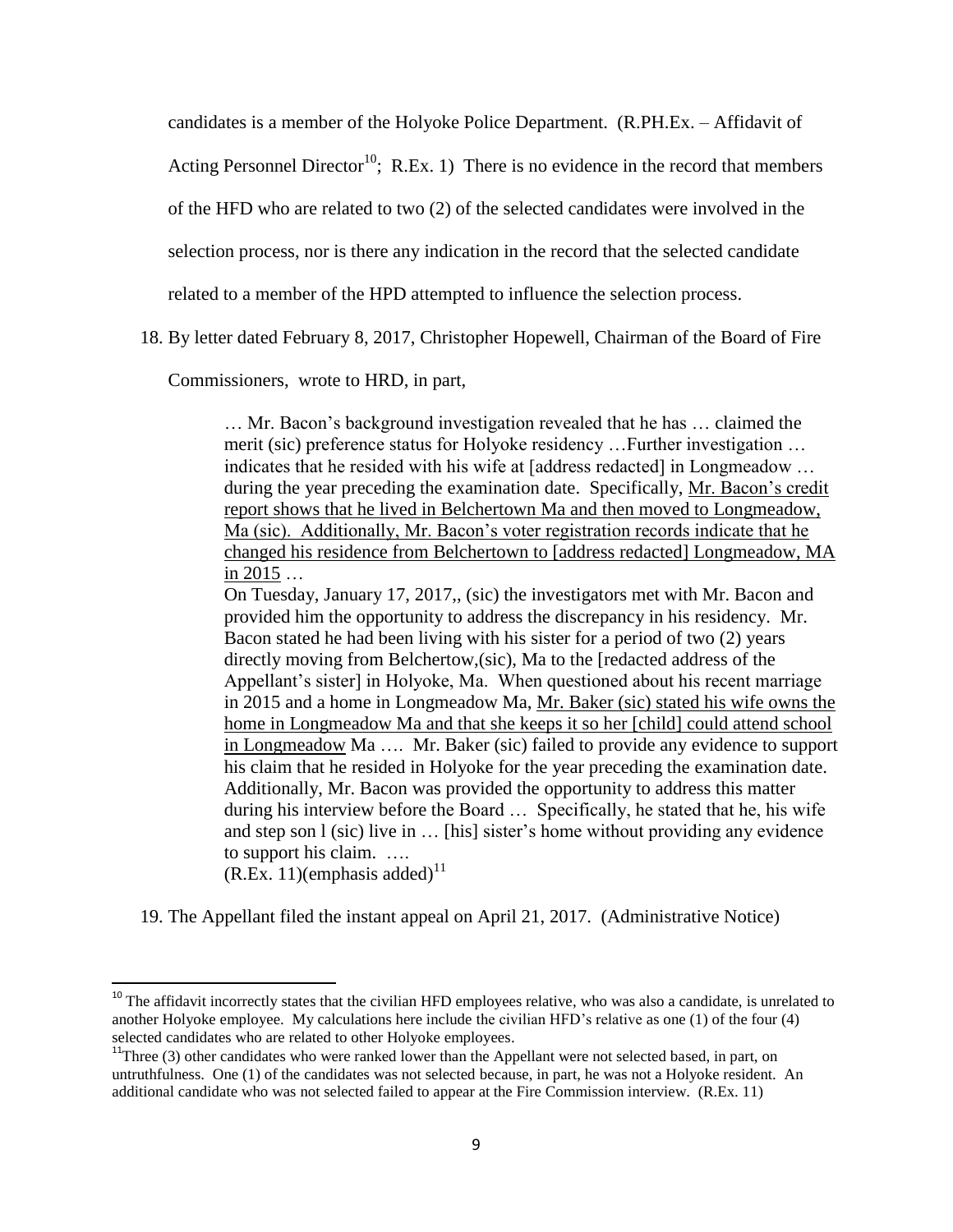- 20. On May 3, 2017, HRD notified the Appellant that it had accepted by the bypass reasons offered by the Respondent. (R.Ex. 13)
- 21. At the July 26, 2017 Civil Service Commission hearing, the Appellant was asked about his residence generally. He was specifically asked if he had changed his voter registration to Holyoke during the year prior to the April 2016 exam. The Appellant tentatively testified that he may have. However, his voter registration information indicates that he did so but not until April 13, 2016, three (3) days prior to the 2016 firefighter exam. At the same Commission hearing, the Appellant was also asked why he would have changed his voter registration from Belchertown to Longmeadow in February 2016, a couple of months after he married Ms. D (who owns a home in Longmeadow) when he was claiming Holyoke residency during that time. The Appellant testified that he thought he would live in Longmeadow. (Testimony of Appellant; R.Ex. 6) I take administrative notice that the Massachusetts Secretary of State voter registration form states, in part, "I hereby swear (affirm) that … I consider this residence [the address the applicant wrote on the form] to be my home. Signed under the penalty of perjury."

<https://www.sec.state.ma.us/ele/elepdf/Voter-reg-mail-in.pdf>

22. The Appellant was also asked at the Commission hearing if he ever stayed overnight at his wife's house in Longmeadow. As he began to answer, the Appellant testified no, not when they were dating. Asked if he ever stayed at his wife's house when they got married, the Appellant stated no. The Appellant further testified that his wife comes over sometimes and on weekends. (Testimony of Appellant)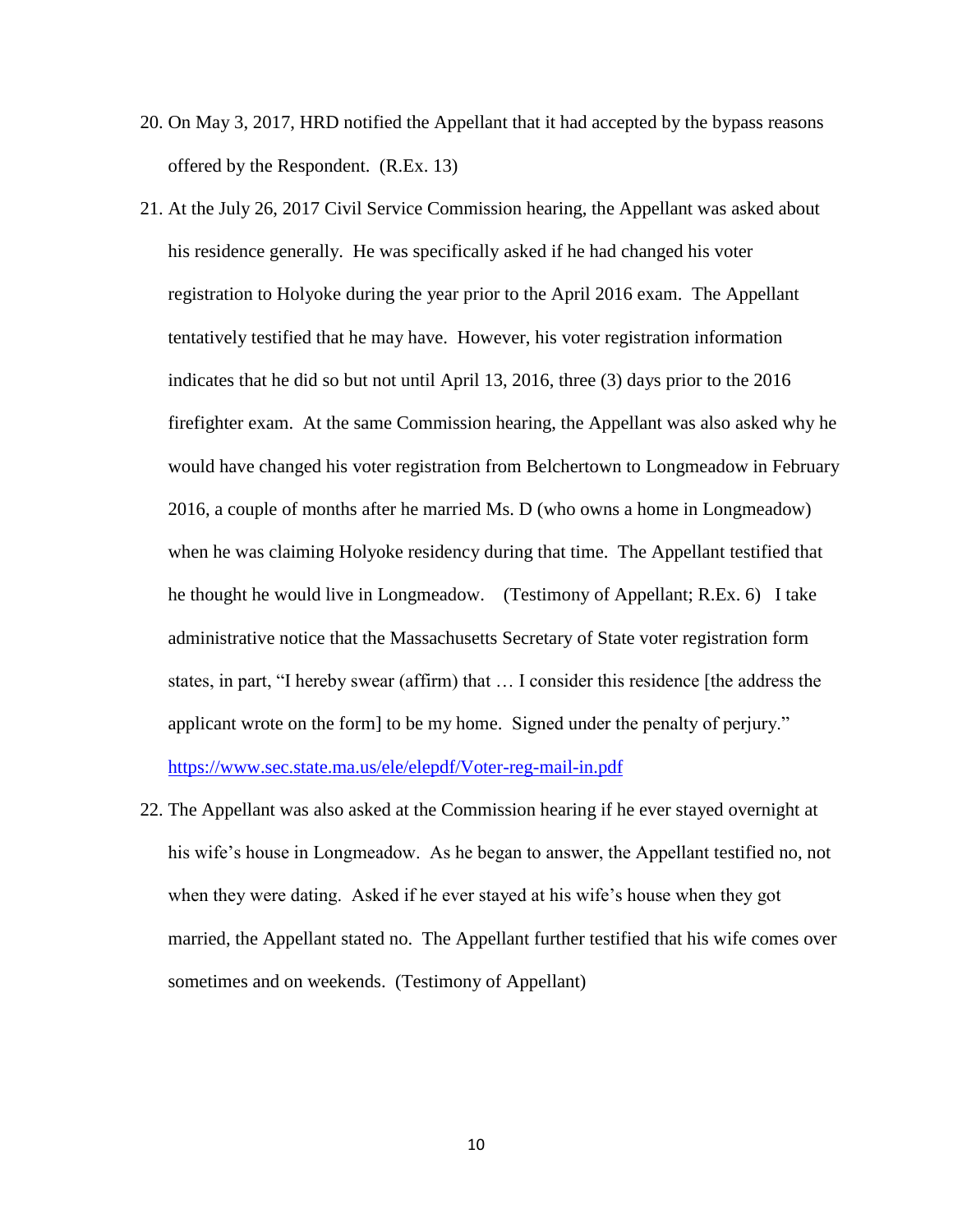## *Residence of Mr. S*

 $\overline{\phantom{a}}$ 

23. It appears that Lt. Boucher also conducted Mr. S's background investigation. Mr. S is one (1) of the three (3) candidates selected who ranked above the Appellant (and, therefore, did not bypass the Appellant). Mr. S's application stated that he lived at an address [redacted] in Holyoke for the one (1)-year period prior to the 2016 firefighter exam. That address is the same address as Mr. D, an HFD firefighter and friend of Lt. Boucher. Lt. Boucher did not know how much Mr. S paid Mr. D for rent. Lt. Boucher sent a landlord verification form to Mr. D at his home but Mr. D did not fill it out and return it to Lt. Boucher. Lt. Boucher then went to the address provided by Mr. S and found Mr. S there. Lt. Boucher did not check Mr. S's voter registration.<sup>12</sup> Lt. Boucher checked Mr. S's credit and his credit report home address was the same as the one Mr. S wrote on his HFD application. Lt. Boucher testified that he obtained Mr. S's car registration but did not so indicate in his investigation report and the car registration is not in the hearing record. Lt. Boucher's background investigation report concludes that Mr. S's Holyoke residence was verified although it does not explain the reason for this conclusion, nor whether Mr. S resided at the Holyoke address for the one (1) year prior to the 2016 firefighter exam as required for a residency preference claim. (Testimony of Boucher; A.Ex. 9; R.PH.Ex. – Applications and Investigations; Administrative Notice) In his HFD application, Mr. S indicated that he had applied to the Easthampton Fire Department, in which he may or may not have claimed residence in Easthampton. However, Mr. S applied to the Easthampton Fire Department in November 2014, which

 $12$  The Appellant represents that A.Ex. 5 is Mr. S's voter registration information. A.Ex. 5 states that the Appellant has been registered to vote in Easthampton and Westfield but no dates are visible to indicate when he was registered to vote in those places. The Appellant also represents that A.Ex. 7 is a screen shot of the online White Pages stating that Mr. S lives in Easthampton but it is undated. Because these documents lack dates, I give them minimal weight.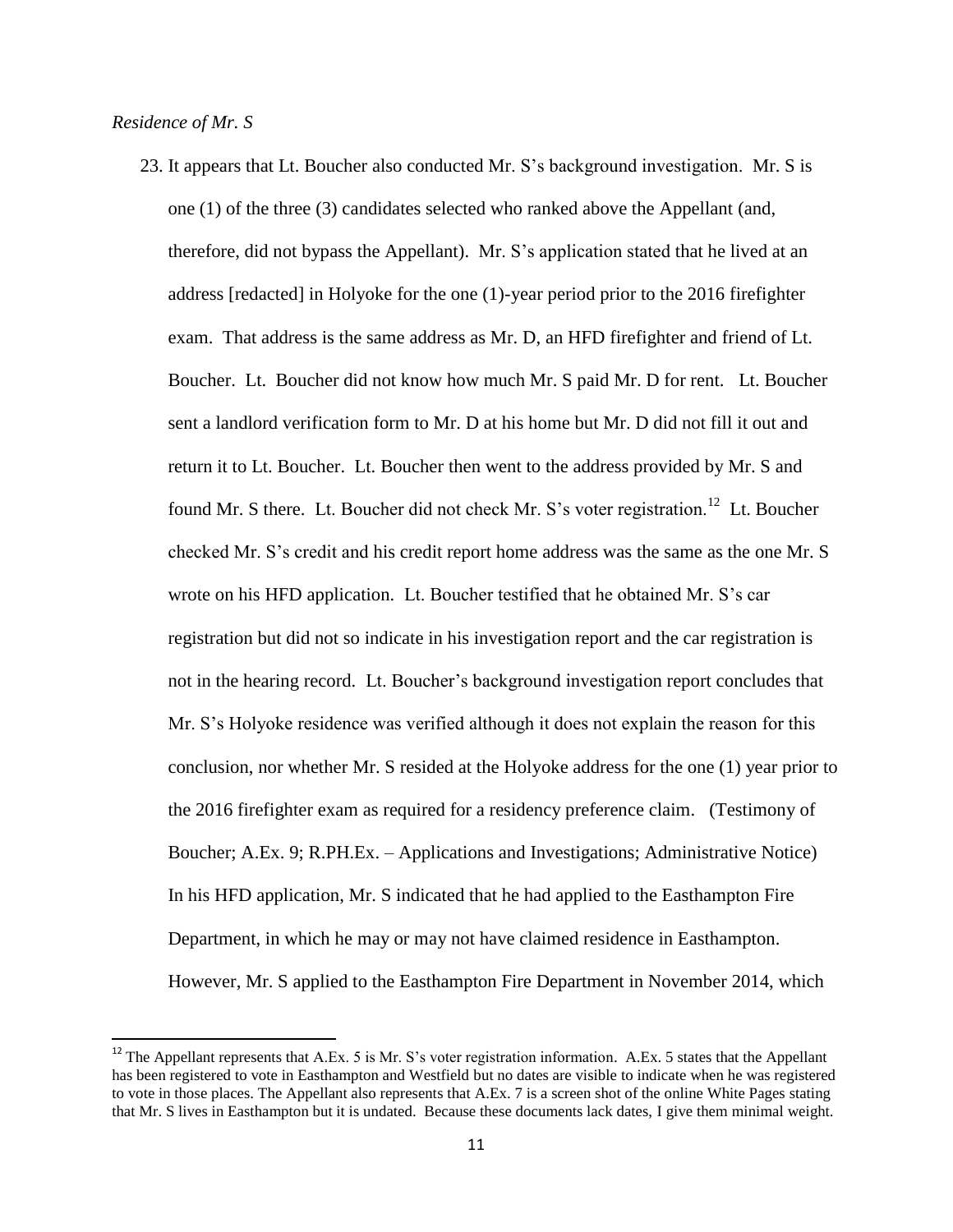was prior to the one (1)-year period prior to the 2016 firefighter exam. (R.PH.Ex. – Applications; Administrative Notice) On a number of screen shots of Mr. S's Facebook account, Mr. S appears to be posting from Easthampton during the one (1)-year period prior to the 2016 exam but there is insufficient information to indicate if that was where he was residing or visiting at that time. Further, there is no indication that a Facebook subscriber is required to notify Facebook that his or her residence has changed. (A.Ex. 6; Administrative Notice)<sup>13</sup>

## *Applicable Law*

 $\overline{\phantom{a}}$ 

The role of the Civil Service Commission is to determine "whether the Appointing Authority has sustained its burden of proving that there was reasonable justification for the action taken by the appointing authority." City of Cambridge *v.* Civil Service Commission, 43 Mass.App.Ct. 300, 304 (1997). Reasonable justification means the Appointing Authority's actions were based on adequate reasons supported by credible evidence, when weighed by an unprejudiced mind, guided by common sense and by correct rules of law. Selectmen of Wakefield *v.* Judge of First Dist. Ct. of E. Middlesex, 262 Mass. 477, 482 (1928). Commissioners of Civil Service *v.* Municipal Ct. of the City of Boston, 359 Mass. 214 (1971). G.L. c. 31, s. 2(b) requires that bypass cases be determined by a preponderance of the evidence. A "preponderance of the evidence test requires the Commission to determine whether, on the basis of the evidence before it, the Appointing Authority has established that the reasons assigned for the bypass of an Appellant were more probably than not sound and sufficient." Mayor of Revere *v.* Civil Service Commission, 31 Mass.App.Ct. 315 (1991).

 $13$  One other candidate was selected and that candidate bypassed the Appellant. His residence was verified, he is related to a member of the HPD, and his record included criminal charges six (6) to eight (8) years prior to the hiring process here.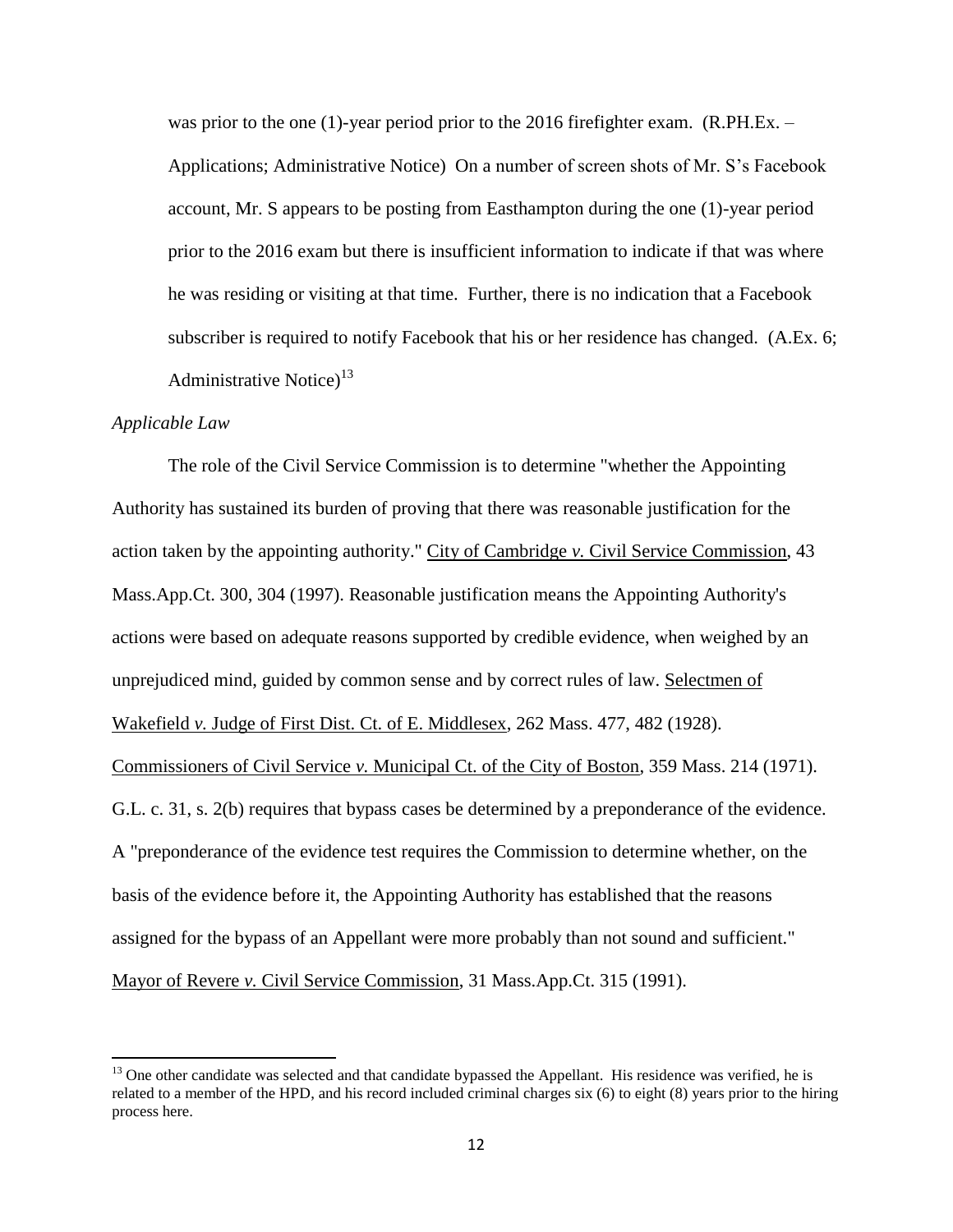Appointing Authorities are rightfully granted wide discretion when choosing individuals from a certified list of eligible candidates on a civil service list. The issue for the commission is "not whether it would have acted as the appointing authority had acted, but whether, on the facts found by the commission, there was reasonable justification for the action taken by the appointing authority in the circumstances found by the commission to have existed when the Appointing Authority made its decision." Watertown v. Arria, 16 Mass.App.Ct. 331, 334 (1983). *See* Commissioners of Civil Serv. v. Municipal Ct. of Boston, 369 Mass. 84, 86 (1975) and Leominster v. Stratton, 58 Mass.App.Ct. 726, 727-728 (2003).

With respect to residency for initial appointment of fire fighters and police officers, G.L.

c. 31, s. 58 provides, in part,

… upon written request of the appointing authority to the administrator, the administrator shall, when certifying names from said eligible list for original appointment to the police force or fire force of a city or town, place the names of all persons who have resided in said city or town for one year immediately prior to the date of examination ahead of the name of any person who has not so resided…."

Id.

## *Analysis*

 $\overline{\phantom{a}}$ 

The Respondent has established by a preponderance of the evidence that it had reasonable justification to bypass the Appellant because he was not entitled to a Holyoke residency preference for the entire year prior to the April 2016 firefighter exam. Since all of the candidates who signed the certification claimed Holyoke residency preference and the residency preference was verified for the selected candidates, the Appellant's name would have appeared at the bottom of the certification and he would not have been reached for consideration.<sup>14</sup>

 $14$  For this reason, it is not necessary to address any other reasons for the Respondent's decision to bypass the Appellant. Similarly, it is not necessary to address the Appellant's other allegations against the Respondent, including the complaints that the Appellant filed against the Respondent at the Mass. Commission Against Discrimination and the Ethics Commission in connection with the Appellant's bypass.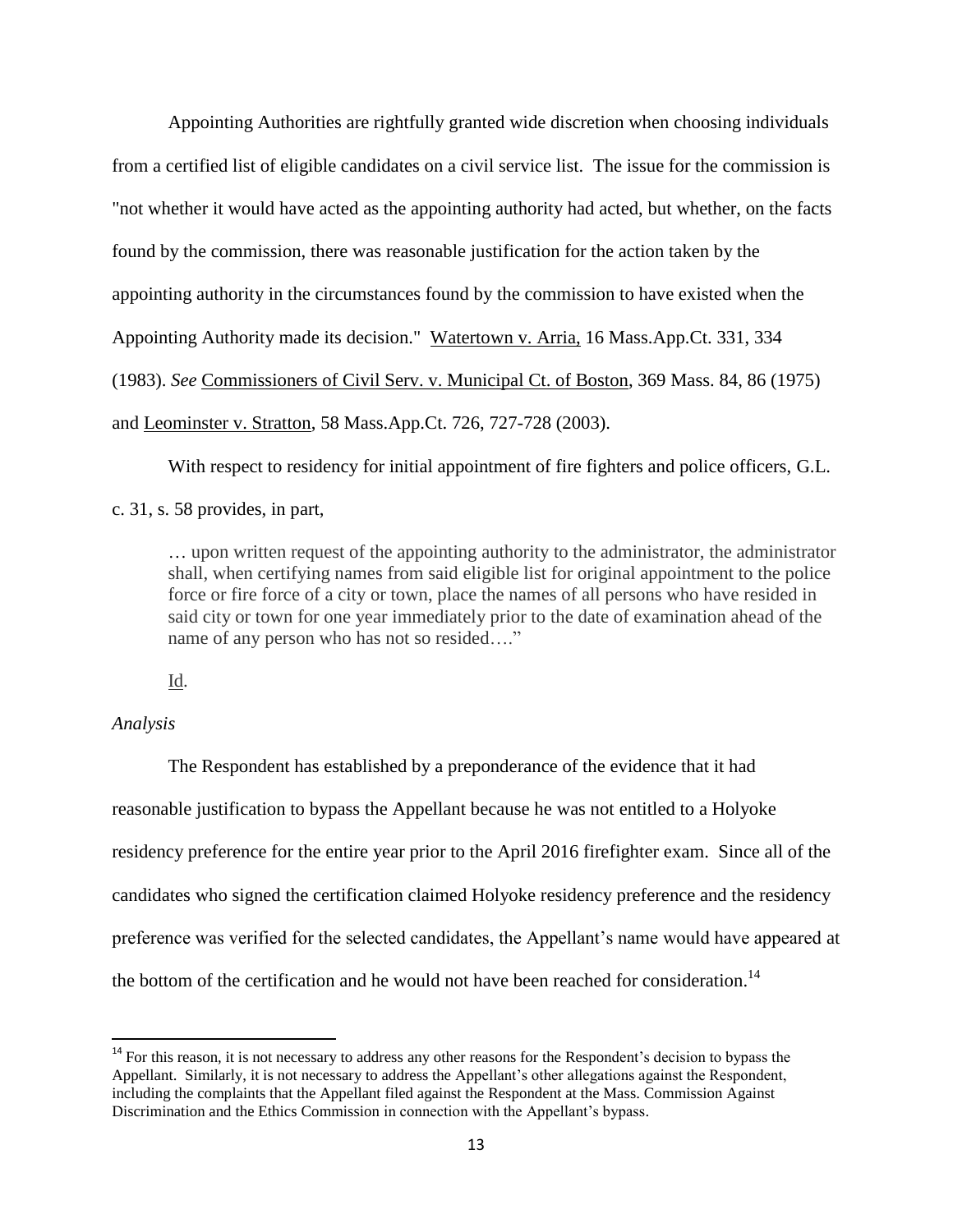In a new background investigation process at the HFD in 2017, uniformed members of the department conducted the background investigation of applicants for the firefighter position. On his application, the Appellant wrote that his home address was a specific address (redacted) in Holyoke, also writing that his wife (Ms. D) resides at the same address. At times in 2015 and 2016, the Appellant lived in Holyoke with his sister, he asserted, for financial reasons. In the summer of 2015, the Appellant's sister became ill and he helped take care of her children when he wasn't working. The Appellant dated Ms. D some time in or about 2015 and they married in November 2015. Ms. D owns a home in Longmeadow where her child attends school.

When Lt. Boucher conducted the Appellant's background investigation, he sought, among other things, to verify information in the Appellant's application, including the Appellant's Holyoke residency, to ensure that he was entitled to the residency preference he had claimed, putting his name higher on the Certification than candidates who do not claim the residency preference. Lt. Boucher checked the Property Card for the Holyoke address that the Appellant provided on his application and found that the Appellant is not listed as an owner. Although the Appellant's sister filled out a landlord verification form stating that the Appellant lived in Holyoke at the pertinent time, she reported that he did not pay rent but paid for utilities and performed some home maintenance instead, which payments or maintenance was not documented. Lt. Boucher checked the Appellant's credit report, using the Holyoke address that the Appellant provided on his application, which report indicated that in April 2015, the Appellant lived at his wife's address in Longmeadow. Lt. Boucher went to the Holyoke address that the Appellant provided on his job application at two different dates and times, according to the Respondent's practice, to find out if the Appellant lived at that address. At one (1) visit, no one was home. At the other visit, Lt. Boucher spoke to the Appellant's brother-in-law, who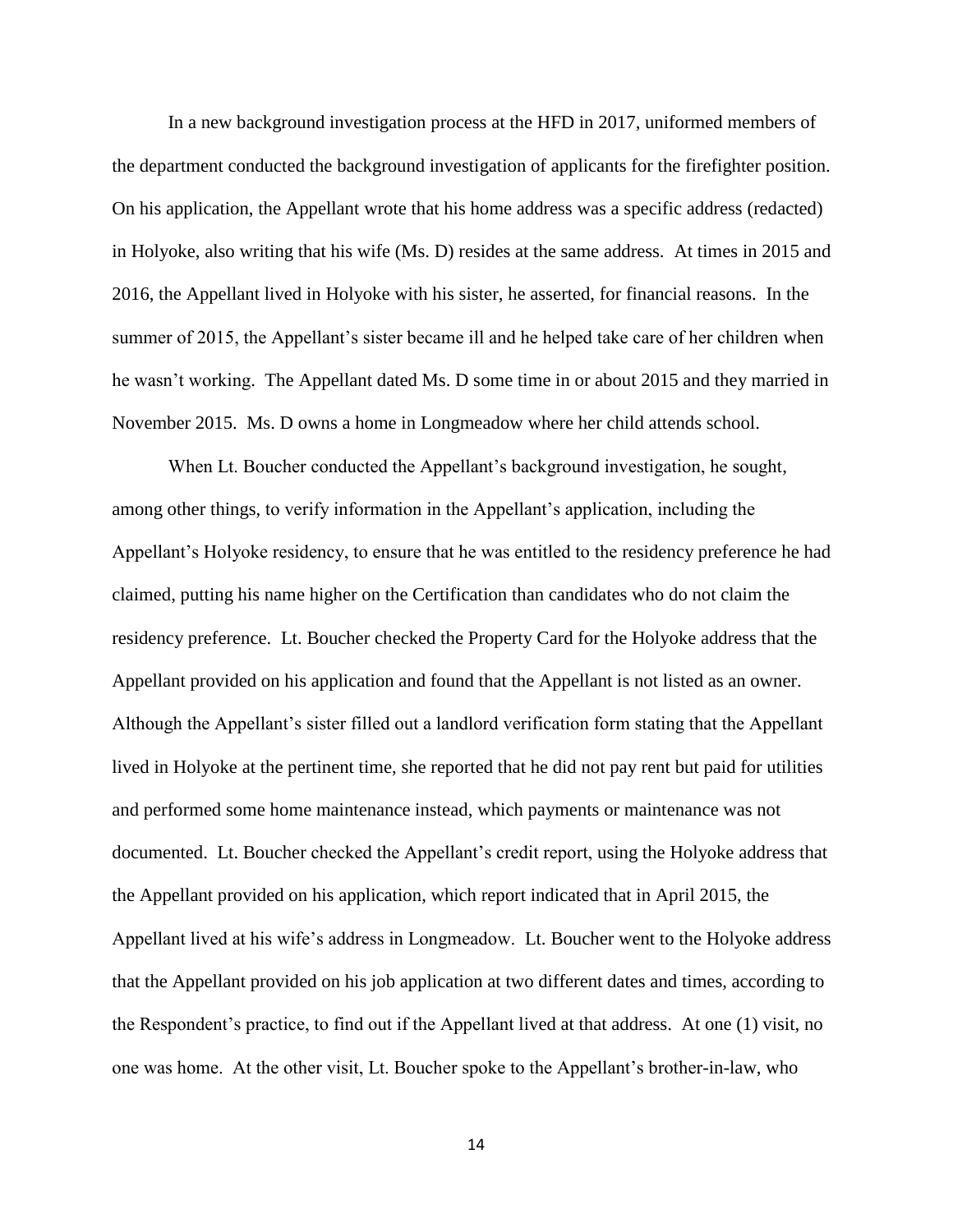indicated that the Appellant was at work. Lt. Boucher checked the Appellant's address in the online "White Pages", which indicated that the Appellant lives in Longmeadow.

Seeking further clarification regarding the Appellant's residency preference, Lt. Boucher invited the Appellant to an interview. The Appellant then provided his voter registration and motor vehicle registration. However, the Appellant's voter registration indicated that the Appellant changed his residential address from Belchertown to Longmeadow on Feb. 10, 2016 (only a couple of months prior to the firefighter exam) and from Longmeadow to Holyoke on April 13, 2016 (only three (3) days prior to the 2016 firefighter exam). The Secretary of State voter registration form requires applicants to sign, under penalties of perjury, that they reside at the address provided. The Appellant could not have been registered to vote in Longmeadow unless he swore on the registration form that he resided there. The Appellant's motor vehicle registration indicates that the Appellant owns a car but in the section of the registration requiring the owner's "mailing address", it states only the Appellant's name in Holyoke, with no street name and number visible. In addition, the vehicle registration indicates that it was not effective until November 1, 2016, months *after* the April 2016 exam and after the required residency period.

Thereafter, Lt. Boucher prepared a Background Investigation Report (Report), writing that he was unable to verify the Appellant's Holyoke residency. Further, the three (3)-member Fire Commission interviewed the candidates. The only questions that the Fire Commission asked of the Appellant, beyond the questions asked of all of the candidates whom the Fire Commission interviewed, were about his residency preference claim and they asked him for his voter registration and registry of motor vehicles documentation, which the Appellant had already provided to the Respondent. All of the candidates who signed the pertinent certification, like the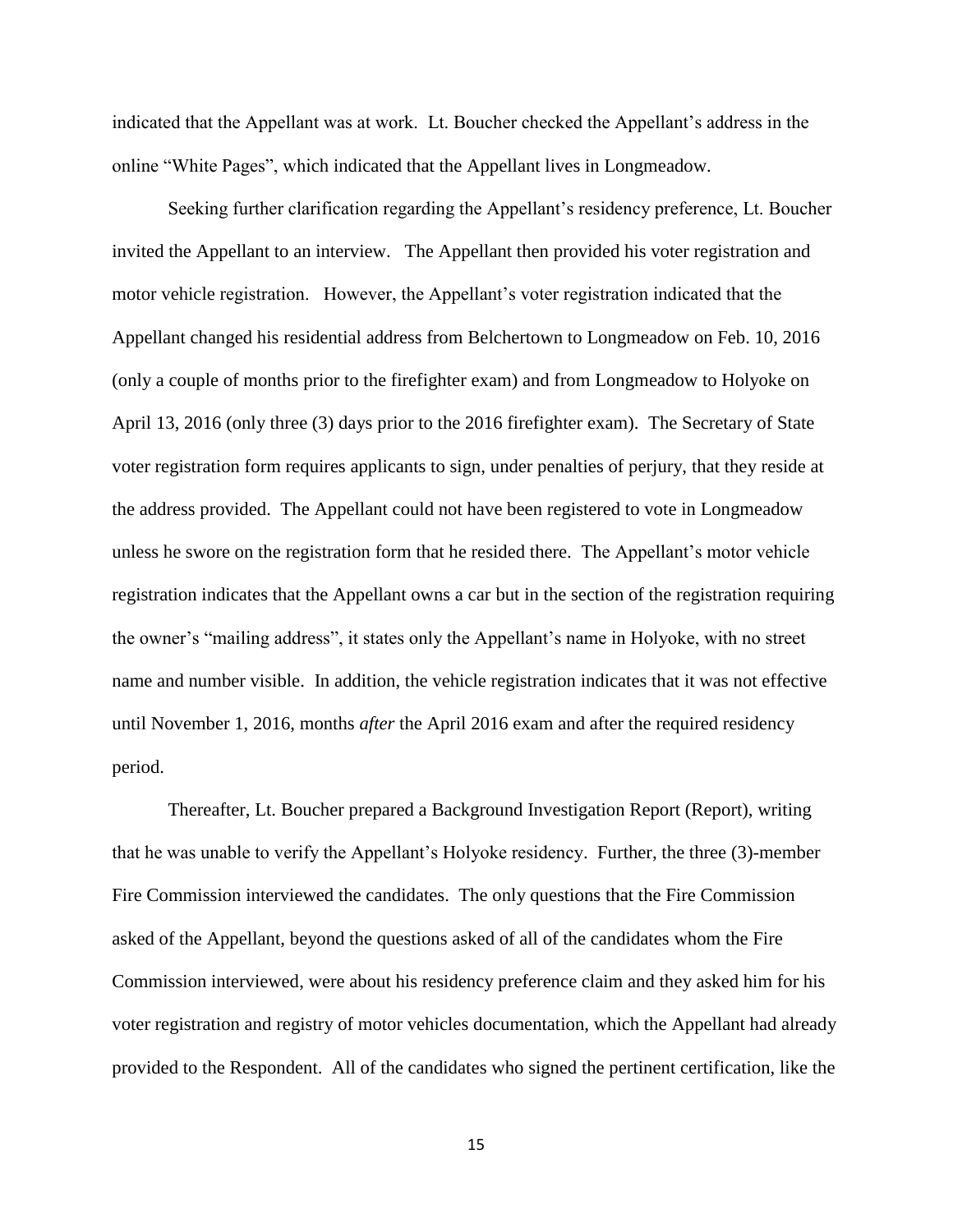Appellant, claimed the residency preference. Lacking verification of his residency preference, the Respondent bypassed the Appellant.

In Layton v Somerville, 24 MCSR 440  $(2011)^{15}$ , the Commission determined that the word "residence" means " ... the physical location of the employee's house or other dwelling place." Crete v. City of Lawrence, 18 MCSR 22, 23 (2005) citing Doris v. Police Commissioner of Boston, 374 Mass. at 445 (1978). HRD's Verification of Applicant's Residence Preference form, states, in part, " … [p]ursuant to G.L. Chapter 31, Section 58 [a job applicant] [must] [ ] *maintain residence* in the Appointing Authority's community for a *full year* preceding the date of the examination. Residence means the principal place of domicile of the applicant. *Principal place of domicile means an applicant's true, fixed and permanent home*." Id. (emphasis added) While being considered for employment at the HFD, the Appellant presented information about his residency that was, at best, inconsistent and, at worst, conflicting. The Appellant wrote in his application that he and his wife lived at the Appellant's sister's Holyoke address. However, as the Appellant himself acknowledged, his wife owns a home in Longmeadow so her child can attend Longmeadow schools. It is inaccurate to represent that a married couple "resides" in one place, as the Appellant did on his application, while acknowledging that his wife owns a home approximately ten miles away in Longmeadow so that her child can attend school there. Moreover, it strains credulity for the Appellant to testify that he did not stay at his wife's house overnight at all when they were dating or even after they were married and that his wife only visited him in Holyoke sometimes and on weekends. In addition, although the Appellant testified, and his sister's landlord verification form asserts that the Appellant continually resided in Holyoke from January 2015 to the present, including the April 2015 to April 2016 period prior to the April 2016 exam, there is little support for such testimony and assertion. First, both the

 $^{15}$  Layton v Somerville, Ruling on Motion for Reconsideration, at 24 MCSR 619 (2011).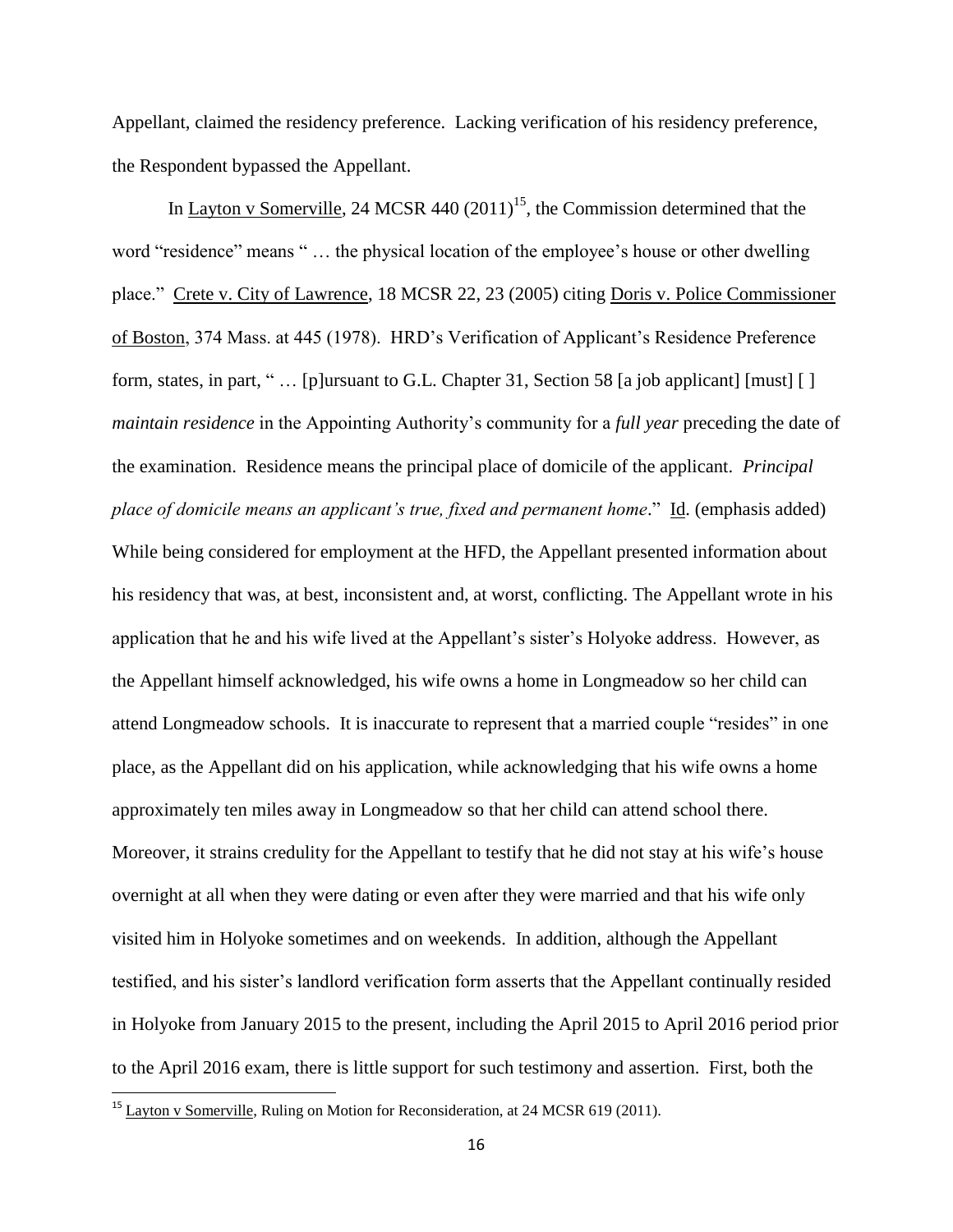Appellant and his sister acknowledge that he did not pay her rent. Instead, they assert that the Appellant paid the utility bills at his sister's house. However, the utility bills are in the Appellant's sister's name and the Appellant offered no documentation of any of his purported utility bill payments. Third, Lt. Boucher obtained the Appellant's credit report, which indicated that as of April 2015, the Appellant reported that his home was in Longmeadow (at Ms. D's address). Fourth, Lt. Boucher attempted to verify the Appellant's residence in Holyoke by going to the Holyoke address twice – on two different days and different times of day – but he did not find the Appellant there. Fifth, when Lt. Boucher was unable to verify the Appellant's Holyoke residency, he invited the Appellant to a discretionary interview to give him the opportunity to clarify his residence. As a result of the interview, the Appellant produced his car registration and voter registration. However, the Appellant's car registration only indicated that his car was registered in Holyoke, with no street name and number visible, and it was not effective until November 1, 2016, or six (6) months after the April 2016 firefighter exam. Similarly, the Appellant's voter registration did not support the Appellant's residency claim because it showed that he was registered to vote in Belchertown in 2014; that on February 10, 2016 (two (2) months prior to the April 2016 firefighter exam) he registered to vote in Longmeadow, citing his wife's address there as his home; and that on April 13, 2016 (just days prior to the end of the residency period, and only days prior to the 2016 exam) the Appellant registered to vote in Holyoke using his sister's address. As noted above, voter registration forms are signed under the penalty of perjury. Despite its efforts, the Respondent could not verify that the Appellant actually resided for the full period between April 2015 and April 2016. Since all of the candidates who signed the certification claimed Holyoke residency preference and the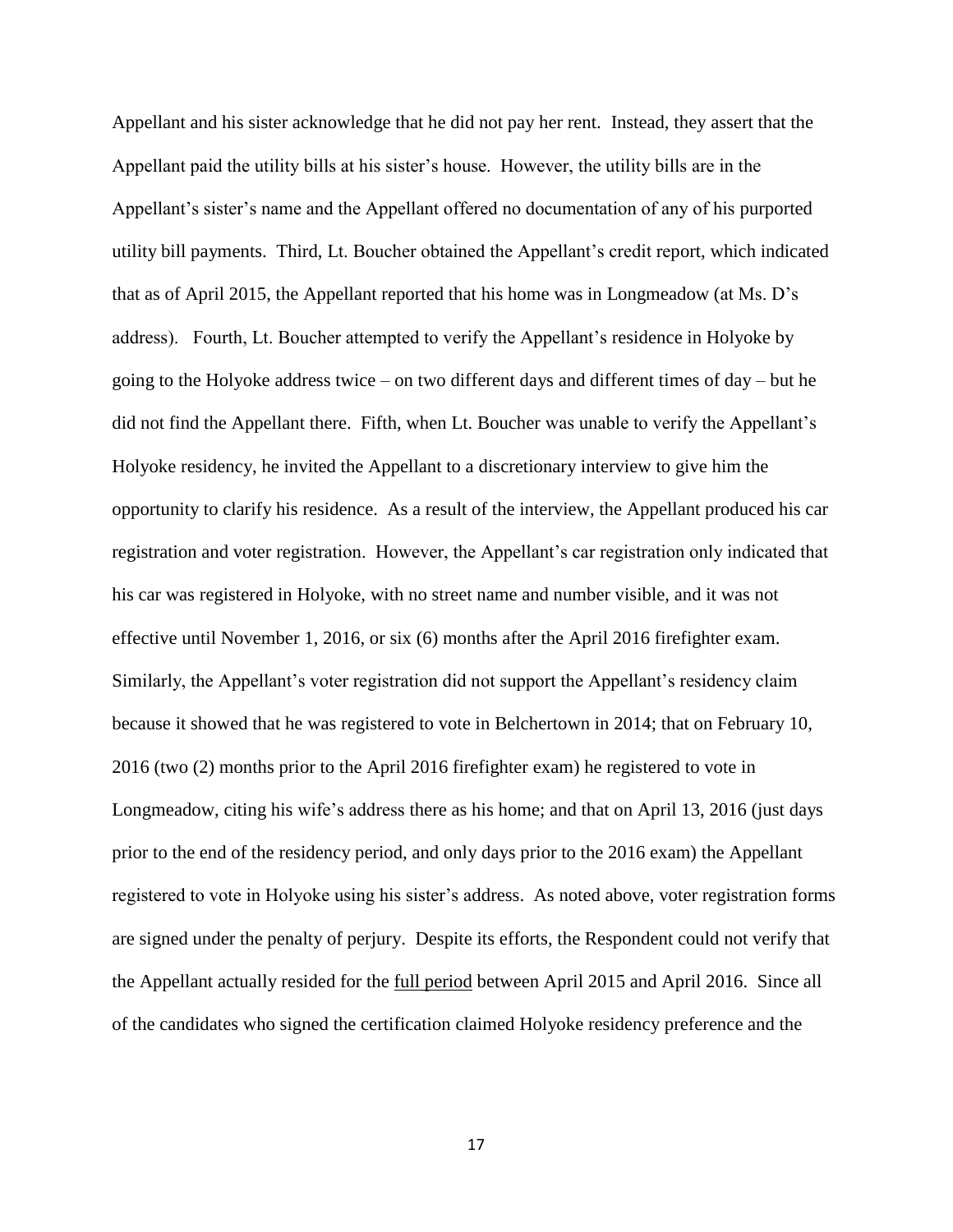residency preference was verified for the selected candidates, the Appellant's name would have appeared at the end of the certification and he would not have been considered for employment.

The Appellant avers that he did reside in Holyoke continuously between April 2015 and April 2016 and that the hiring process for verifying his timely residency in Holyoke was not "uniform". Therefore, he asserts, the Respondent has not established reasonable justification for his bypass. In effect, the Appellant argues that documents obtained in the course of background investigations should be identical. As a practical matter, when seeking to verify residency certain documents or actions can persuasively verify residence, perhaps without the need for further information, while other documents may not, warranting pursuit of additional information. For example, if a candidate produces consistent and reliable documentation of his residency claim for the full one (1)-year period prior to the firefighter exam, little further documentation may be needed. However, when, for example, a candidate is married and asserts that he and his wife live in a city or town hiring firefighters but his wife owns a home in another city or town, where her child attends school, the candidate does not pay rent in the hiring community, the candidate asserts that he pays for utilities in the hiring community but the bill is in someone else's name and there is no documentation indicating that the candidate pays for the utilities, and the investigator twice went to the hiring community address that the candidate provided and could not verify the candidate's address, the appointing authority could seek additional information in order to decide if the candidate's residence had been verified. Presumably, candidates would want the hiring community to accept added information if it would help establish their timely residency. That said, I note that Mr. S, who was selected and ranked higher on the certification than the Appellant, wrote on his application that he lived at a street address [redacted] in Holyoke during the residency period. The Holyoke address he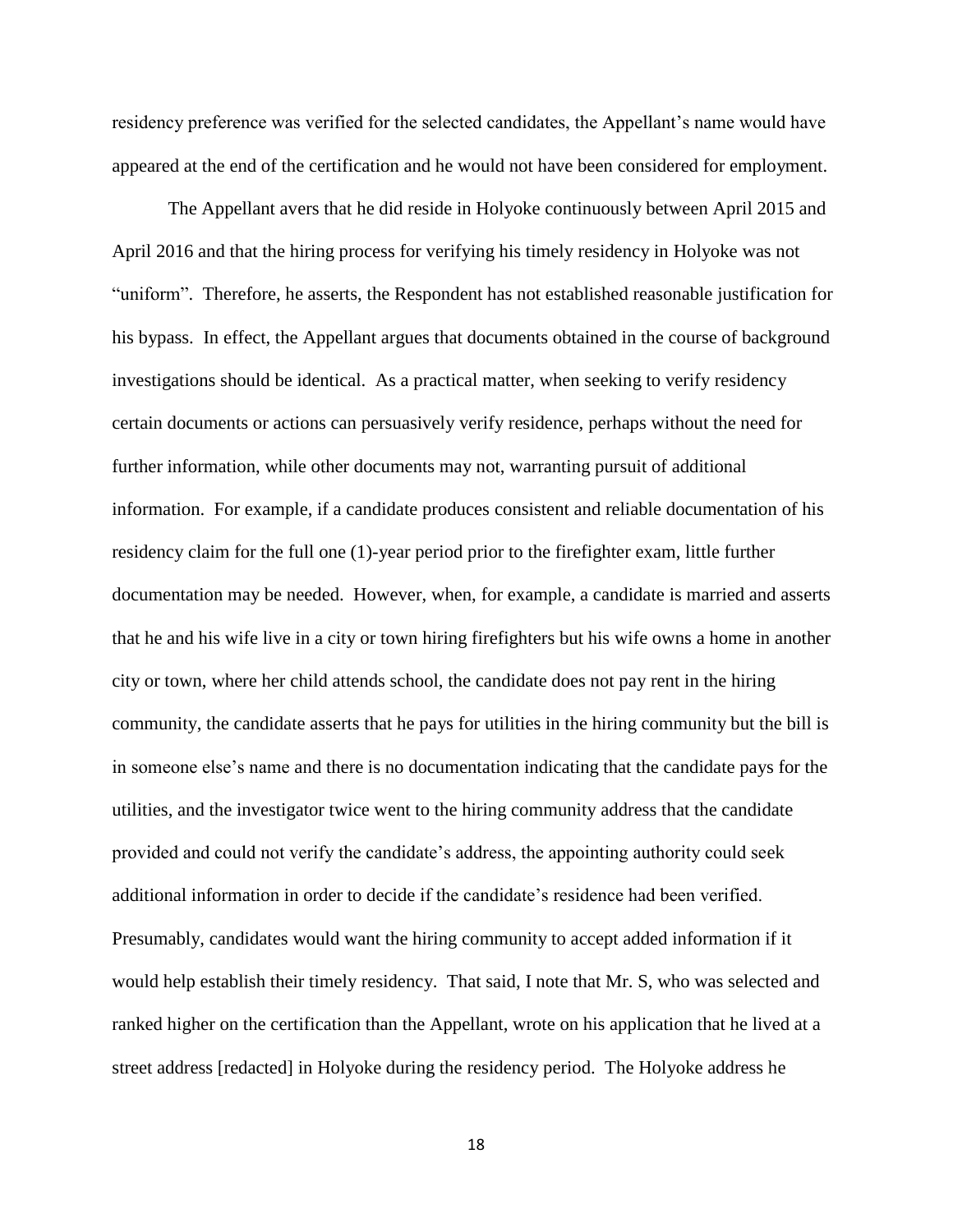provided is the address of Mr. D, an HFD firefighter and friend of Lt. Boucher. Lt. Boucher sent the usual landlord verification form to Mr. D but Mr. D did not fill it out and return it. Lt. Boucher did not know how much Mr. S paid Mr. D for rent nor if Mr. S resided at the address of Firefighter D for the full year prior to the 2016 firefighter exam. Lt. Boucher visited the address Mr. S provided and found Mr. S there. Lt. Boucher did not check Mr. S's voter registration, although he checked Mr. S's credit report, which affirmed the Holyoke address at that time. Lt. Boucher's background investigation report concludes that Mr. S's Holyoke residence was verified at that time but there is no indication that he verified Mr. S's residency for the full year period prior to the 2016 exam, as required for residency preference. However, this does not undermine the Respondent's determination that the Appellant's timely Holyoke residency was not verified.

The Appellant further argues that the hiring process was unfair because some successful candidates are related to other City of Holyoke employees. As an aside, I note that I had to make multiple requests before the Respondent produced information indicating which of the selected candidates were related to other Holyoke employees or officials. Four (4) successful candidates are related to other Holyoke employees; three (3) are related to members of the HFD (two (2) uniformed and one (1) civilian) and one (1) is related to a uniformed member of the HPD. There is no evidence in the record to indicate that three (3) of such family members were involved in the hiring process. The one (1) civilian HFD employee related to a selected candidate recused herself from involvement in her relative's candidacy on advice from a City attorney at the time.<sup>16</sup>

<sup>&</sup>lt;sup>16</sup> As noted above, the Appellant filed a complaint at the State Ethics Commission regarding the HFD civilian relative's role in the hiring process here. I make no determination whether the civilian employee's conduct satisfied applicable obligations under G.L. c. 268A. However, this Commission has found in other bypass appeals that employees who are related to a candidate should remove themselves from the hiring process entirely so that they are not involved directly in the appointment of their relative or indirectly by undermining other candidates. *See, e.g*., Smyth v. Quincy, 24 MCSR 497 (2011); King v. Medford, 19 MCSR 317 (2006); 20 MCSR 608 (2007); Minoe v. Braintree, 27 MCSR 615 (2014); Maldonado v. Lawrence, 31 MCSR 212 (2018).